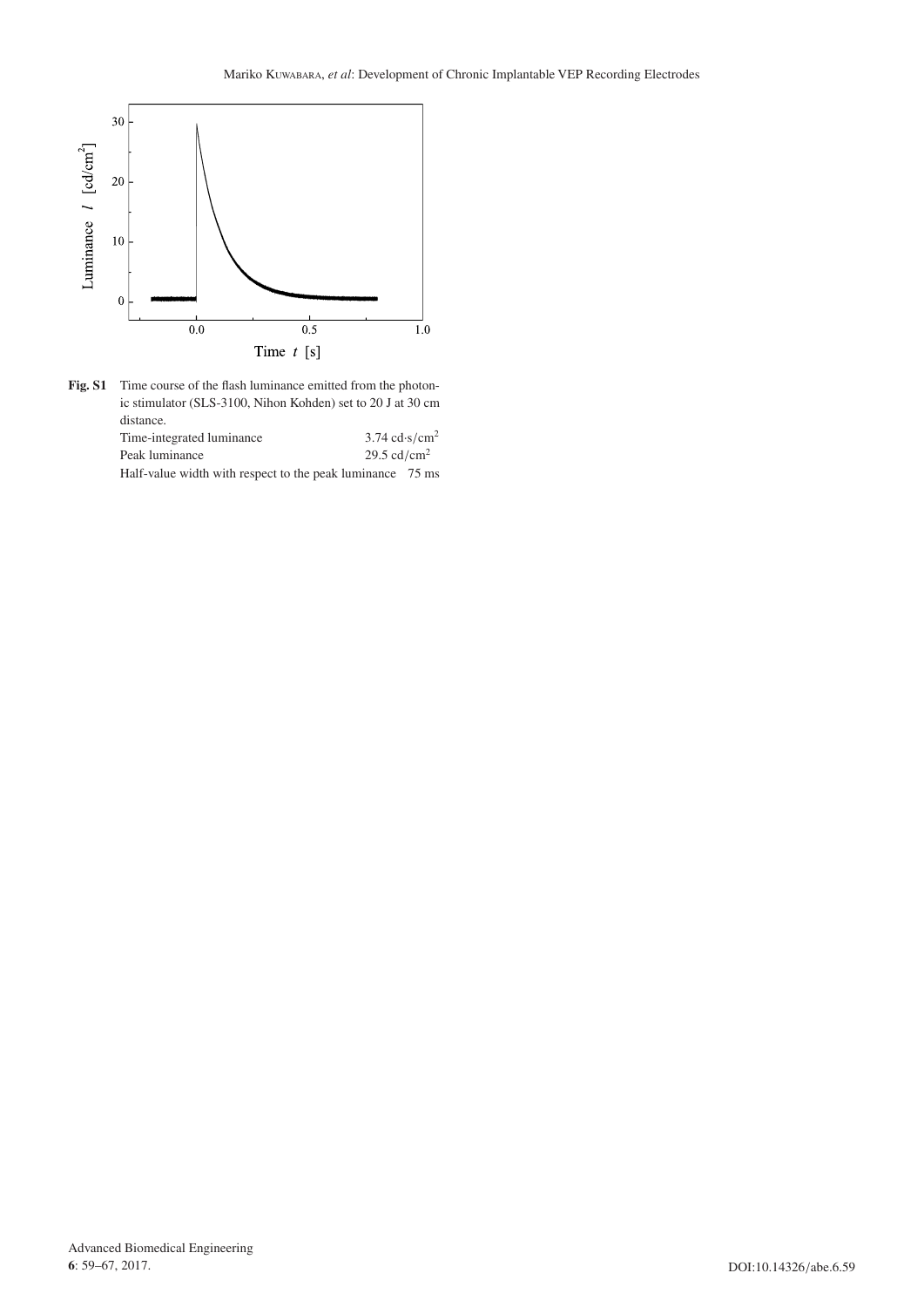(a) The place of Pt ball electrodes in Pt ball-tip screw electrode.



**Fig. S2** Bode plots of electrochemical impedance using the platinum (Pt) ball-tip screw electrode after 3 weeks' implantation. (a) The locations of the Pt ball electrodes in the Pt ball-tip screw electrode. This figure diagrams the view from the electrode's side. (b) Pt ball electrode No. 1. (c) Pt ball electrode No. 2. (d) Pt ball electrode No. 3. (e) Pt ball electrode No. 4. Similar electrochemical impedance results were observed in the four Pt ball electrodes.